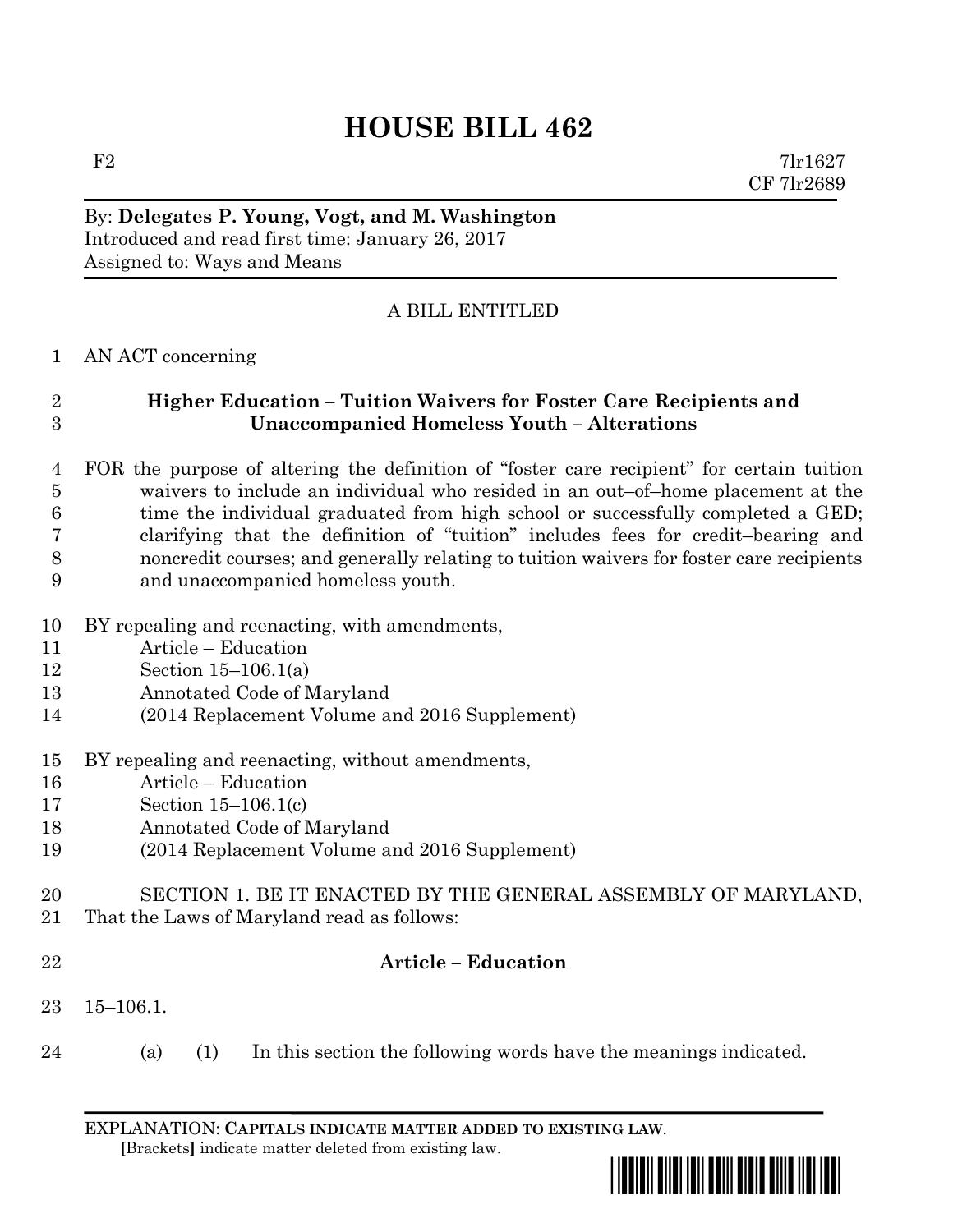**HOUSE BILL 462** (2) (i) "Foster care recipient" means an individual who: 2 1. Was placed in an out–of–home placement by the Maryland Department of Human Resources; and 2. A. Resided in an out–of–home placement on the individual's 18th birthday **OR AT THE TIME THE INDIVIDUAL GRADUATED FROM HIGH SCHOOL OR SUCCESSFULLY COMPLETED A GED**; B. Resided in an out–of–home placement on the individual's 13th birthday and was placed into guardianship or adopted out of an out–of–home placement after the individual's 13th birthday; or C. Resided in an out–of–home placement in the State for at least 1 year on or after the individual's 13th birthday and returned to live with the individual's parents after the out–of–home placement ended. (ii) "Foster care recipient" includes a younger sibling of an individual described in subparagraph (i) of this paragraph if the younger sibling is concurrently placed into guardianship or adopted out of an out–of–home placement by the same guardianship or adoptive family. (3) "Out–of–home placement" has the meaning stated in § 5–501 of the Family Law Article. (4) (i) "Tuition" means the charges imposed by a public institution of higher education for enrollment at the institution. (ii) "Tuition" includes charges for registration and all fees **FOR CREDIT–BEARING AND NONCREDIT COURSES** required as a condition of enrollment. (5) "Unaccompanied homeless youth" means a child or youth who: (i) Has had a consistent presence in the State for at least 1 year before enrollment in a public institution of higher education that is documented by school, employment, or other records; 27 (ii) Is not in the physical custody of a parent or guardian; (iii) Is a homeless child or youth, as defined by the McKinney–Vento Homeless Assistance Act; and (iv) Was determined to be a homeless child or youth by: 1. A Maryland local school system homeless liaison, as defined by the McKinney–Vento Homeless Assistance Act;